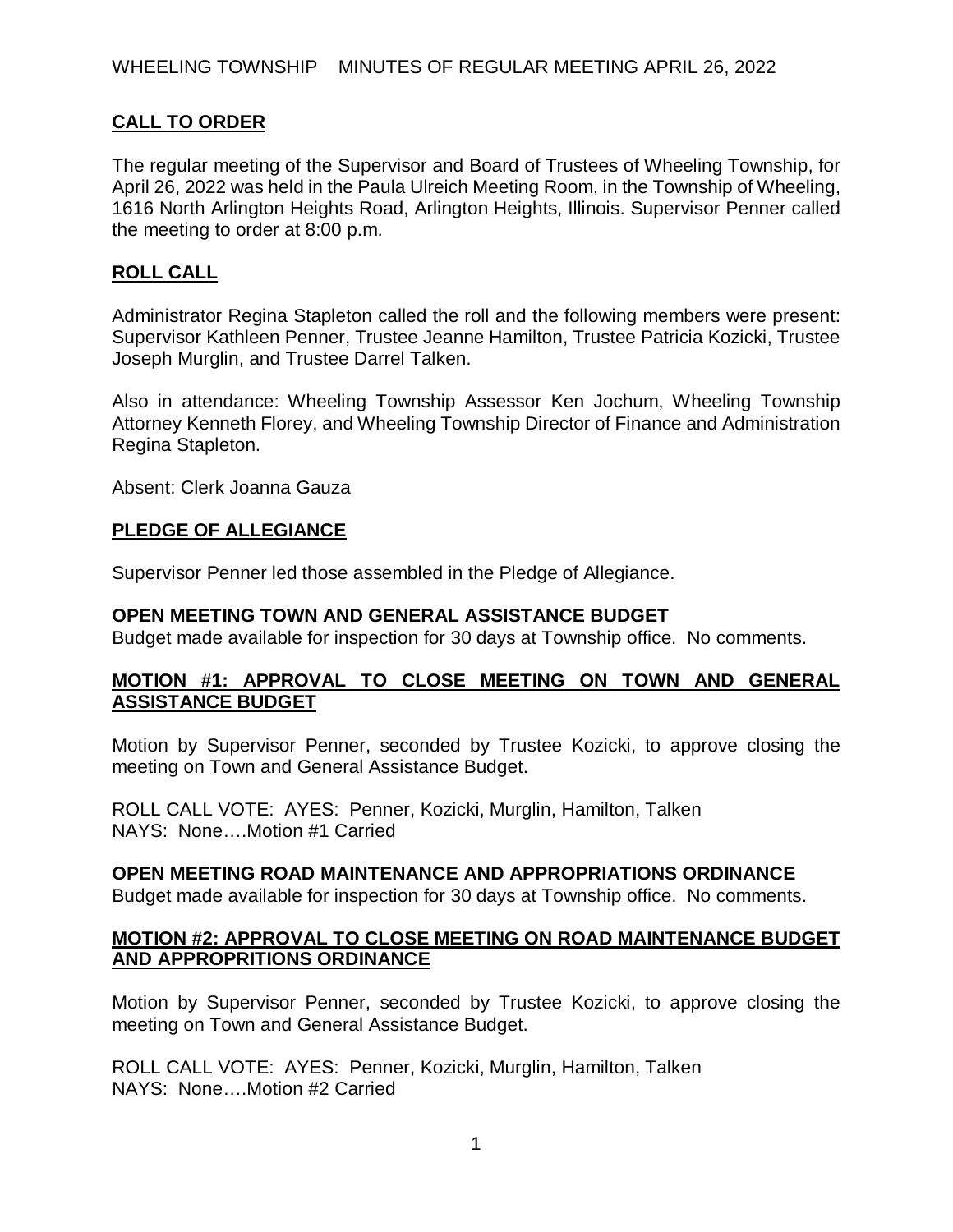## **APPROVAL OF MINUTES**

# **MOTION #3: APPROVAL OF THE MINUTES OF THE REGULAR BOARD MEETING ON March 22, 2022**

Motion by Trustee Kozicki, seconded by Trustee Murglin, to approve the minutes of March 22, 2022 Regular Board Meeting.

ROLL CALL VOTE: AYES: Kozicki, Murglin, Hamilton, Talken, Penner NAYS: None….Motion #3 Carried.

#### **AUDIT**

## **MOTION #4: AUDIT FOR ROAD MANAGEMENT FUND**

Motion by Trustee Kozicki, seconded by Trustee Murglin, to approve batch #3/31/22, #4/1/22, and #4/26/22, against the Road Management Fund in the amount of \$19,717.79 to be paid.

ROLL CALL VOTE: AYES: Kozicki, Murglin, Hamilton, Talken, Penner NAYS: None….Motion #4 Carried.

# **MOTION #5: AUDIT FOR CEMETERY FUND**

Motion by Trustee Kozicki, seconded by Trustee Murglin, to approve batch #4/26/22 against the Cemetery Fund, in the amount of \$1,362.29 to be paid.

ROLL CALL VOTE: AYES: Kozicki, Murglin, Hamilton,Talken, Penner NAYS: None….Motion #5 Carried.

#### **MOTION #6: AUDIT FOR TOWN FUND**

Motion by Trustee Kozicki, seconded by Trustee Talken, to approve batch #3/31/22, 4//1/22, 4/13/22 and #4/26/22 against the Town Fund, in the amount of \$242,472.41 to be paid.

ROLL CALL VOTE: AYES: Kozicki, Murglin, Hamilton, Talken, Penner NAYS: None….Motion #6 Carried.

#### **CITIZENS TO BE HEARD**

Citizen stated that wanted to end Tax Finance Districts and to use money to invest in own property.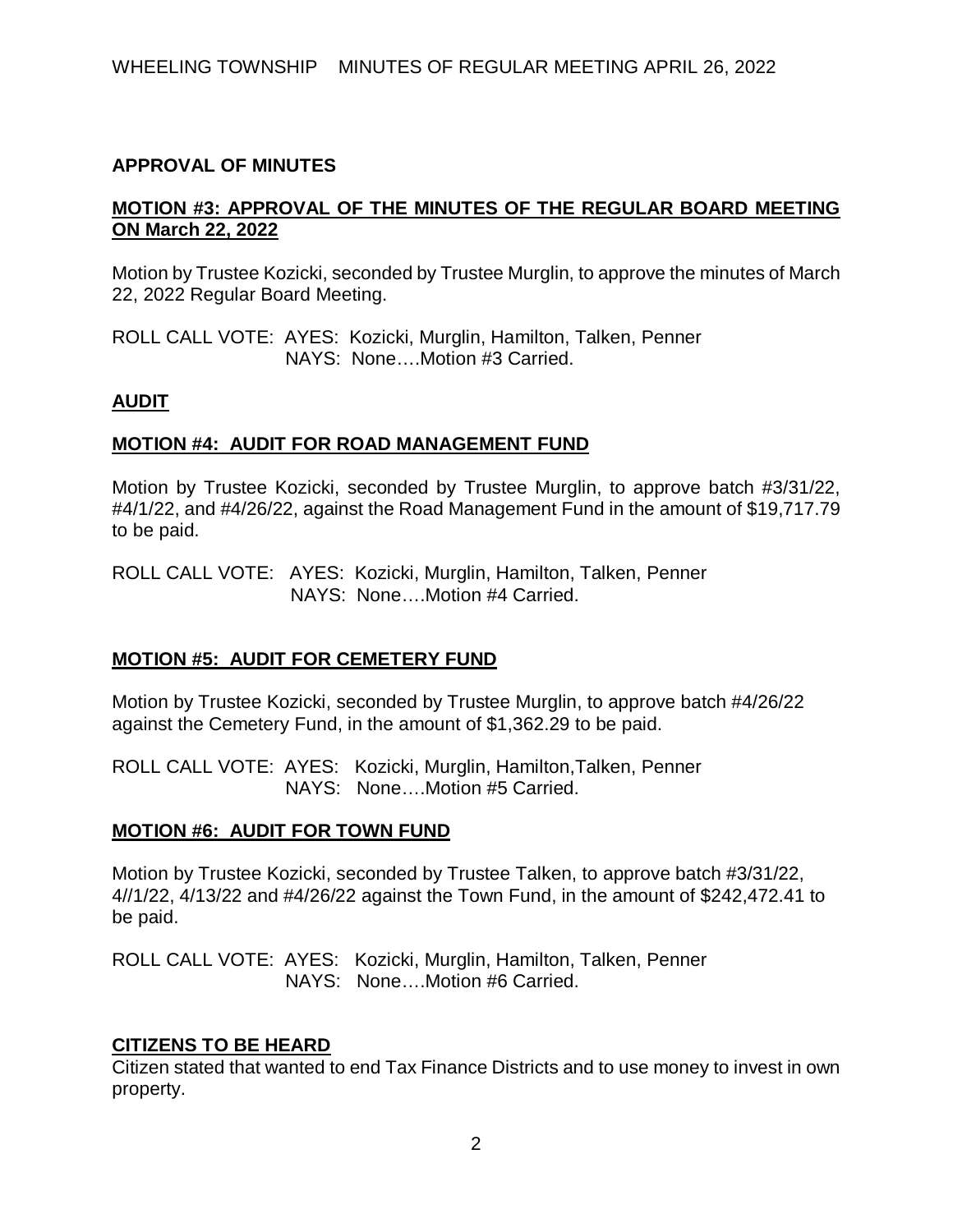# **OFFICIALS' REPORT**

**ASSESSOR:** Assessor Jochum reported:

- TAX BILLS: The Cook County Assessor certified the Wheeling Township results and sent them to the Board of Review on 4-7-22. The Board of Review opened Wheeling Township for appeals on 4-11-22 until 5/10/22. The Township Assessor's office was informed of the period for appeals on 4-9-22.
- Thus far we have provided comps and appeal filing support to The Board of Review for approximately 207 properties. We estimate that we will have between 350-400 appeals which is about average for a third year of the triennial. As a point of reference, we supported 661 appeals to the Assessor at the beginning of the 2021 cycle. During the appeals process we are finding additional exemptions savings for our taxpayers which leads to a very positive experience for the taxpayer.
- NEW HOMEOWNER OUTREACH: We have sent 90 letters to new Wheeling Township homeowners who purchased homes in January 2022. The letters included personalized information regarding their properties. We will continue sending out welcome letters as the County Clerk posts residential sales.
- SECOND INSTALLMENT PROPERTY TAX BILLS: The County Assessor has now sent all results to the Board of Review, it is likely second installment tax bills will be sent out in December for tax year 2021. The first installment tax bills for 2022 will be sent in February 2023.
- TAXPAYER OUTREACH: Supervisor Penner and Lynndah Lahey provided us the opportunity to make a zoom presentation to seniors regarding the property tax process. The presentation was well received and we hope to provide future presentations to senior. Thank you to Lynndah and Supervisor Penner for the opportunity for outreach.
- An article was published advertising the services the Township offers including timely contact information.
- We have agreed to partner with the Arlington Heights Library and conduct a presentation explaining the property tax and assessment process, in September. If successful we hope to partner with other libraries and select taxing bodies.
- EVOLUTION OF THE TOWNSHIP ASSESSOR'S OFFICE: During the past 8-10 years changes have been occurring in the County which have increased the scope and volume of the work of the Township Assessor's office. The County Clerk, Assessor, Treasurer, and Board of Review have closed their satellite offices at the Rolling Meadows Court House which means that we can no longer refer people to those offices. We now have to deal with these issues and assist the taxpayer. In fact, the office successfully stopped a tax sale and saved his home.
- Permits, which are of significant volume for Wheeling Township, are also now checked for accuracy and entered into the County's computer by our Township whereas the County used to handle this responsibility.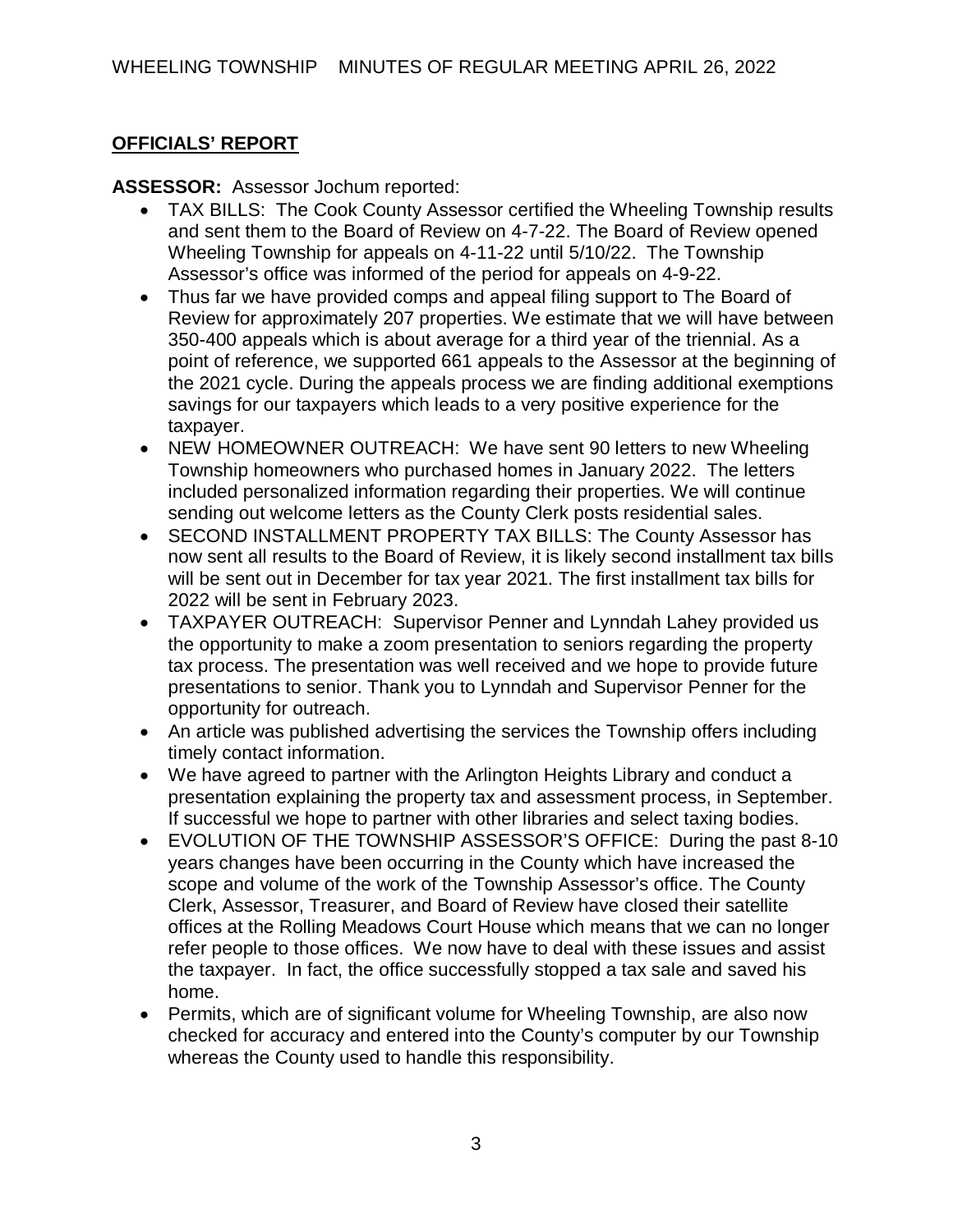- We are often called upon to assist homeowners with questions regarding tax sales and various record keeping issues. We have responded to these challenges by increasing our service and skills as well as employing technology.
- The Township Assessors office is becoming the customer service unit for a variety of agencies in the County and our focus will remain on creating a positive taxpayer experience.
- SERVICE DATA: :CASE ACTIVITY SUMMARY YTD THRU APRIL 24,2022

|           | $\bullet$               | Jan | Feb |      | March 1st Quarter April MTD |     | YTD  |
|-----------|-------------------------|-----|-----|------|-----------------------------|-----|------|
| $\bullet$ | <b>Senior Exemption</b> | 417 | 566 | 870  | 1853                        | 225 | 2078 |
|           | <b>Home Owners</b>      | 44  | 60  | 94   | 198                         | 36  | 234  |
|           | Tax Bill                | 26  | 111 | 65   | 202                         | 31  | 233  |
|           | <b>Assessed Value</b>   | 32  | 68  | 53   | 153                         | 254 | 407  |
| $\bullet$ | <b>Disability</b>       | 15  | 32  | 39   | 86                          | 16  | 102  |
|           | Misc.                   | 89  | 93  | 76   | 258                         | 48  | 306  |
|           | Total Cases             | 623 | 930 | 1197 | 2750                        | 610 | 3360 |

**ADMINISTRATOR'S REPORT:** Administrator Stapleton reported:

- This is just a reminder that all Board members need to complete their Statement of Economic Interests by May 2, 2022.
- Transportation ridership is back up. We had over 1700 rides last month. Seniors are back on the move.
- With 3G going away, we had to change the Transportation Push to Talk phones. T-Mobile could not help us with affordable Push to Talk phones, so we went back to Sprint. We got the same price we have been paying.
- Our Audit started on April 18, and the Auditor will present the draft Audit in June.
- Reminder: Mayor's Prayer Breakfast May 12, 2022.
- Statistics for March 2022:

1,747 rides – 872 non-medical, 875 medical 1,293 meals delivered 367 visits to the Food Pantry – 710 people fed

# **NEW BUSINESS:**

Prospect Heights Fire District Trustees re-appointment for 3 year term.

# **MOTION #7: APPROVAL OF RE-APPOINTMENT OF PROSPECT HEIGHTS FIRE PROTECTION DISTRICT TRUSTEES FOR THREE YEAR TERMS**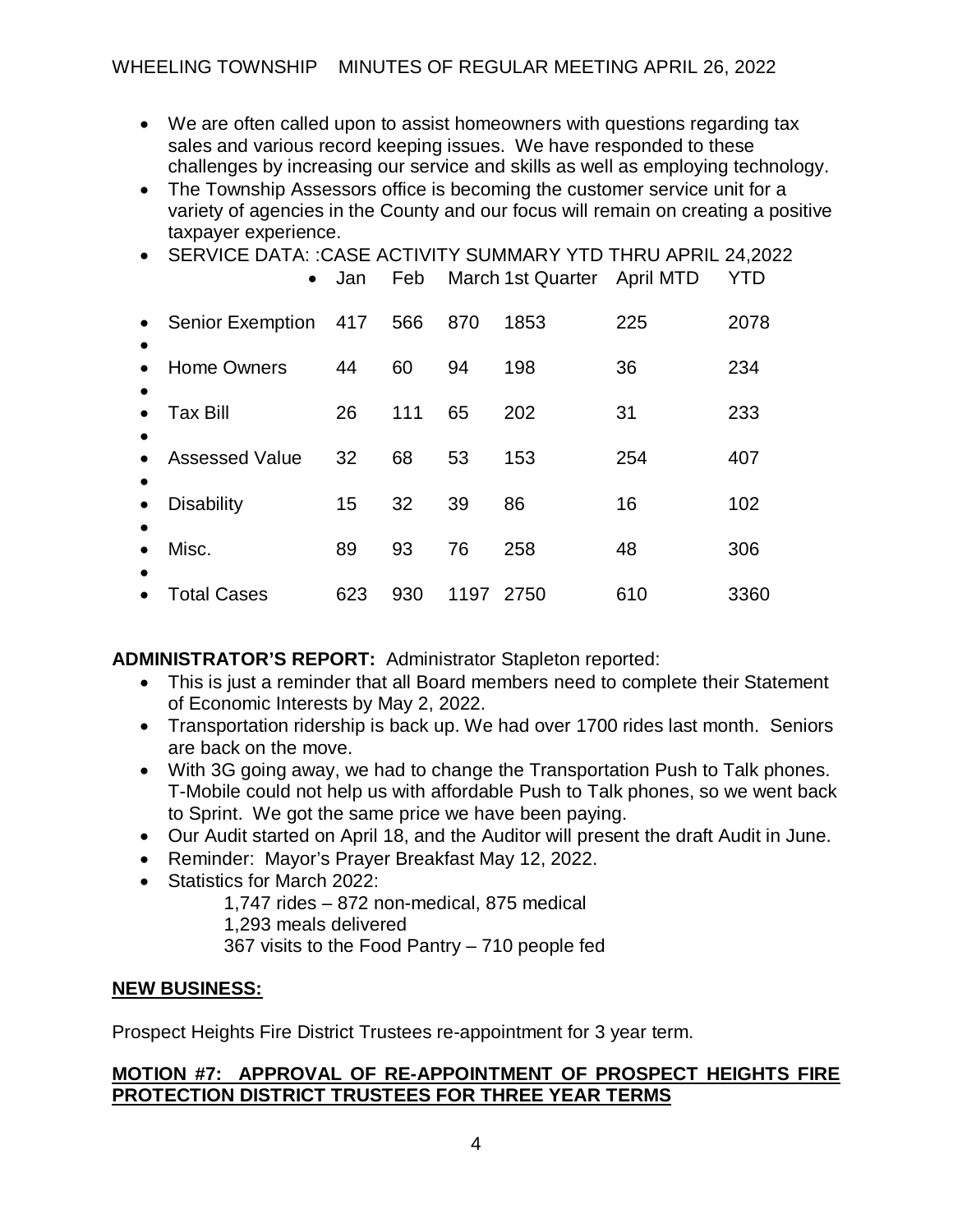Motion by Supervisor Penner, seconded by Trustee Kozicki to approve the reappointment of Prospect Heights Fire Protection Trustees Jon Tannen and Charles "KC" Ferguson to three year terms.

ROLL CALL VOTE: AYES: Penner, Kozicki, Murglin, Hamilton, Talken NAYS: None….Motion #7 Carried.

# **Hiring Food Pantry Assistant:**

Marek Simon is a Wheeling High School senior graduating on May 18. He will be attending Harper College and will work 3 days a week for about 20 hours.

# **MOTION #8: APPROVAL TO HIRE PART-TIME ASSISTANT FOR FOOD PANTRY**

Motion by Supervisor Penner, seconded by Trustee Kozicki to approve the hiring of a part-time Food Pantry Assistant.

ROLL CALL VOTE: AYES: Penner, Kozicki, Murglin, Hamilton, Talken NAYS: None….Motion #8 Carried

## **OLD BUSINESS:**

Adopt 2022-23 Town and General Assistance Budget and Ordinance

# **MOTION #9: APPROVE TOWN AND GENERAL ASSISTANCE BUDGET AND ORDINANCE 2022-01**

Motion by Supervisor Penner, seconded by Trustee Kozicki to approve the Town and General Assistance Budget and Ordinance 2022-01.

ROLL CALL VOTE: AYES: Penner, Kozicki, Murglin, Hamilton, Talken NAYS: None….Motion #9 Carried

#### **MOTION #10: APPROVE ROAD MAINTENANCE BUDGET AND ORDINANCE 2022-02**

Motion by Supervisor Penner, seconded by Trustee Kozicki to approve the Road Maintenance Budget and Ordinance 2022-02.

ROLL CALL VOTE: AYES: Penner, Kozicki, Murglin, Hamilton, Talken NAYS: None….Motion #10 Carried

# **MOTION #11: ADJOURNMENT**